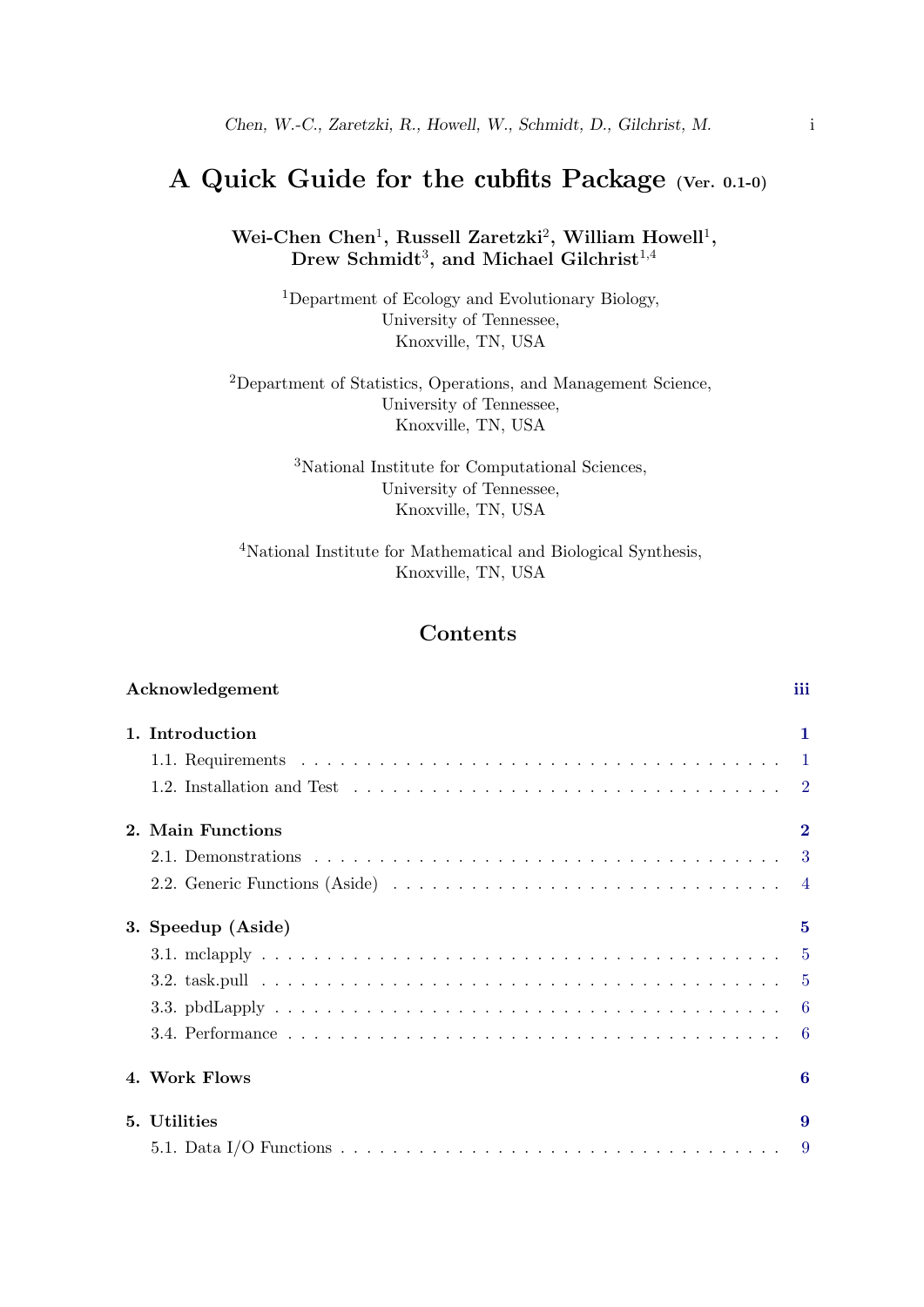| 6. Miscellaneous |    |
|------------------|----|
|                  |    |
|                  |    |
| References       | 14 |

© 2014 cub Team.

Permission is granted to make and distribute verbatim copies of this vignette and its source provided the copyright notice and this permission notice are preserved on all copies. This publication was typeset using LATEX.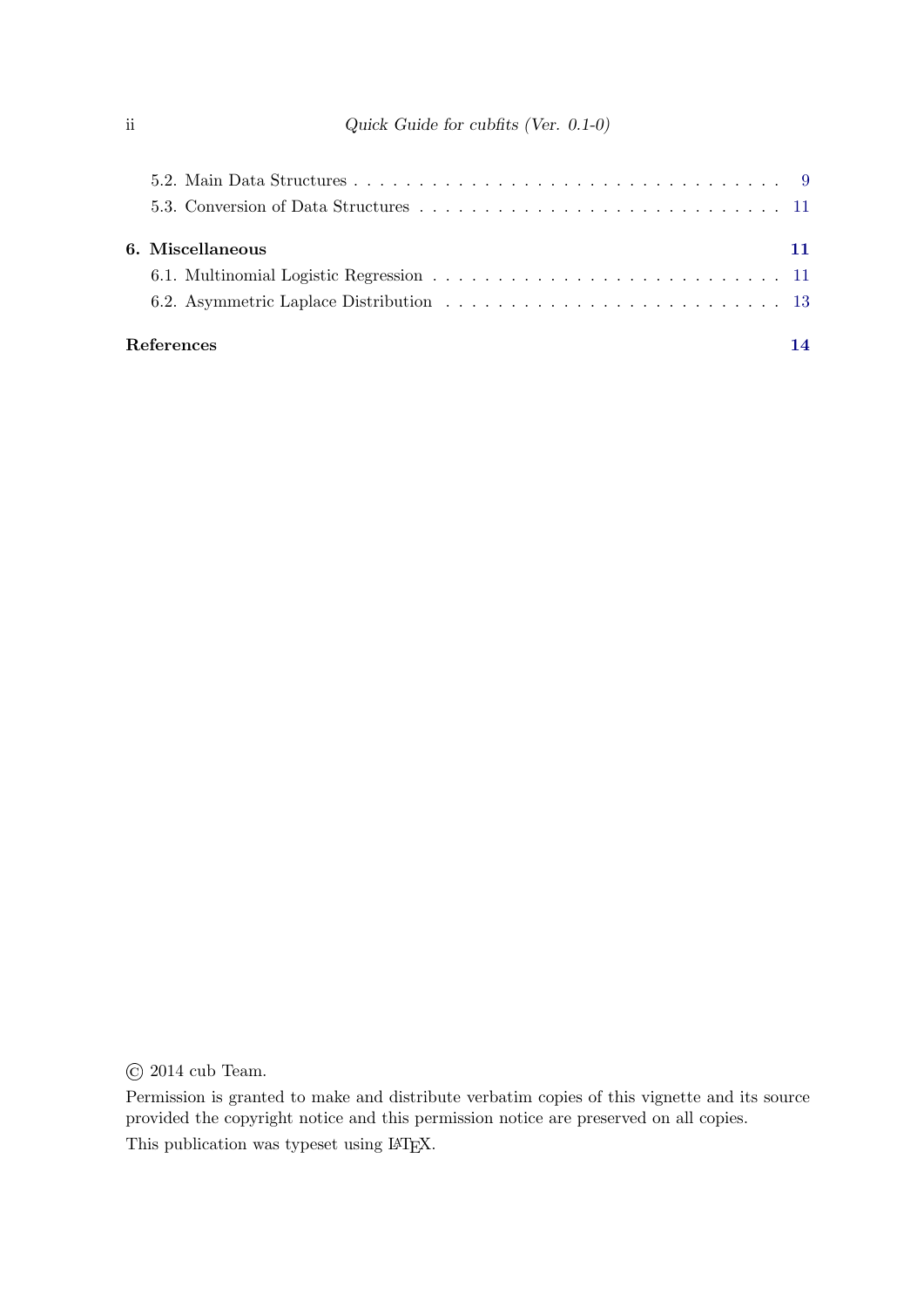# Acknowledgement

Support for this project was provided by the Department of Ecology and Evolutionary Biology at the University of Tennessee, Knoxville; the National Institute for Mathematical and Biological Synthesis; and the Tennessee Science Alliance, and a grant from the National Science Foundation (MCB-1120370).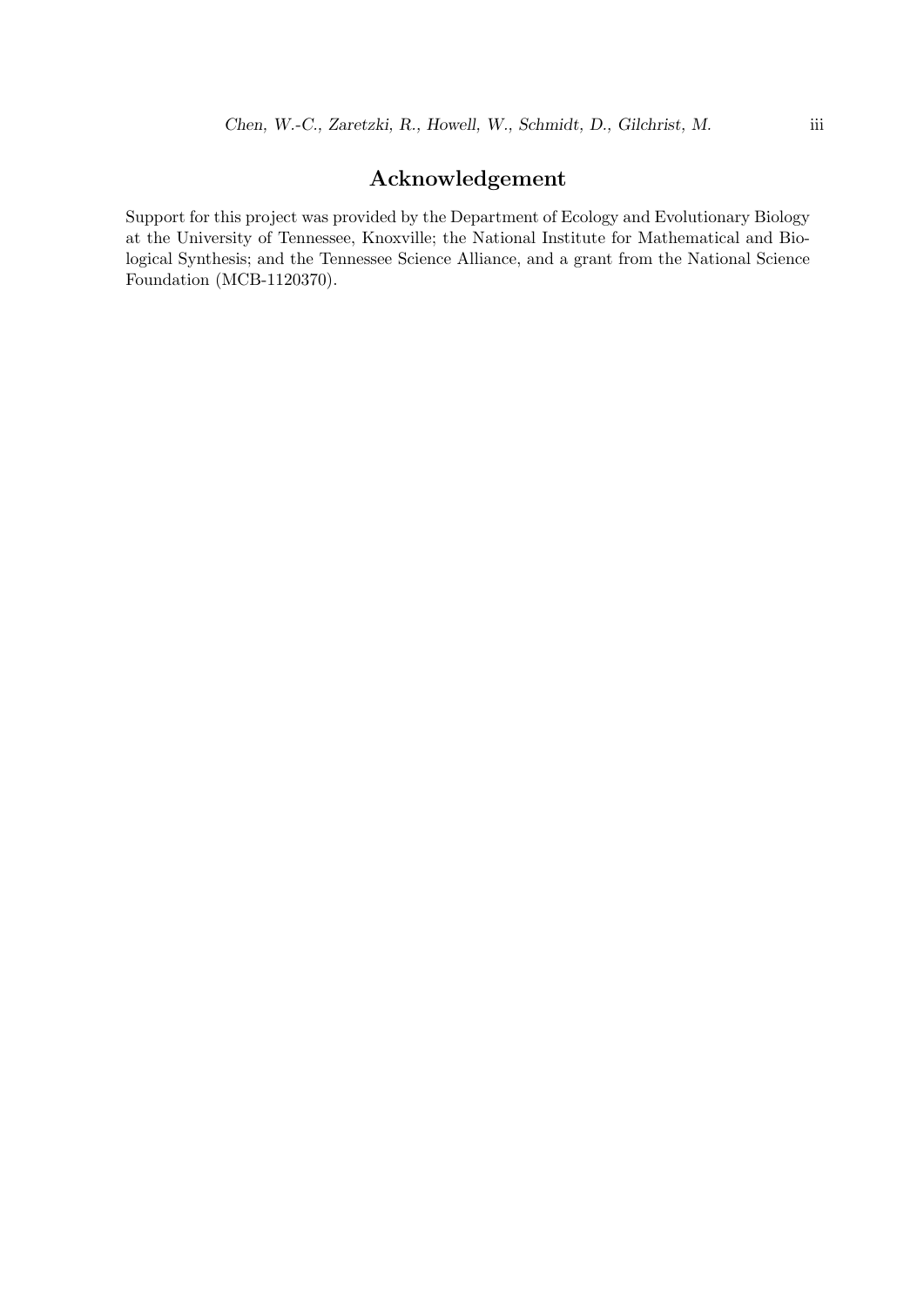Warning: The findings and conclusions in this article have not been formally disseminated and should not be construed to represent any determination or policy of University, Agency, and National Laboratory.

This document is written to explain the main functions of **cubfits** [\(Chen](#page-16-1) *et al.* [2014b\)](#page-16-1), version 0.1-0. Every effort will be made to ensure future versions are consistent with these instructions, but features in later versions may not be explained in this document.

## 1. Introduction

<span id="page-3-0"></span>Coding sequences or open reading frames (ORFs) are regions of genome encoding proteins required to properly function any living biological organism. In order to adopt to environment, growth in limited resource, or maintain population size, the protein production needs to be reflect quickly under those condition. The efficiency of protein translation is essentially critical for some tiny organism, such as yeast. For example, we may model the translation rates, from a codon sequence to a protein, with several factors and in several ways. Once the codon information encoded behind a genome is estimated/approximated appropriately, then the model can be used to predict gene expression levels or protein production rates. Therefore, it is interesting to know what factors may affect production rates, how strong they are, or whether genomes evolve accordingly.

In a simplified example, Cysteine (Cys/C) is one of 20 amino acids and can be encoded by two synonymous codons, TGT and TGC. Suppose Cysteine are observed in two coding sequences and used to encode two proteins. Suppose further one has lower expression level, but the other one has higher expression level. Assume TGT and TGC both have no effect to expression level, then the chance of observing TGT and TGC is roughly 50% and 50% among both coding sequences. Suppose the chance of observing TGC is much higher than observing TGT in the protein has higher expression level, then we may guess that TGT is more efficient than TGC for that protein translation.

cubfits [\(Chen](#page-16-1) et al. [2014b\)](#page-16-1) models the biased patterns of codon usage among other information and fits model parameters. The implemented models are introduced in [\(Gilchrist](#page-16-2) [2007;](#page-16-2) [Shah and Gilchrist](#page-17-0) [2011;](#page-17-0) [Wallace](#page-17-1) et al. [2013\)](#page-17-1) that combines several modeling techniques of Population Genetics and Statistics to predict protein production rates.

Package requirements and installation of cubfits are described next. Section [2](#page-4-1) gives short examples for main functions. Section [3](#page-7-0) provides parallel implementations that simply speedup computations, and discusses technical issues. In Section [4,](#page-8-2) useful work flows built in cubfits are introduced. Section [5](#page-11-0) introduces implemented methods of data input/output and conversion between different data structures with examples. Finally, Section [6](#page-13-1) introduces some useful functions.

## <span id="page-3-1"></span>1.1. Requirements

cubfits is a package of R [\(R Core Team](#page-17-2) [2013\)](#page-17-2) built and test on R 3.0.0, but may be compatible back to 2.15.0 or early. It requires methods package which is default in R, and suggests seqinr [\(Charif and Lobry](#page-16-3) [2007\)](#page-16-3) and VGAM [\(Yee](#page-17-3) [2013\)](#page-17-3) packages that both are available and can be installed from CRAN or it's mirror sites. The seqinr takes care input and output of DNA sequence data in FASTA format, and the VGAM takes care several core functions of model fitting used by cubfits. The cubfits also uses several high performance computing techniques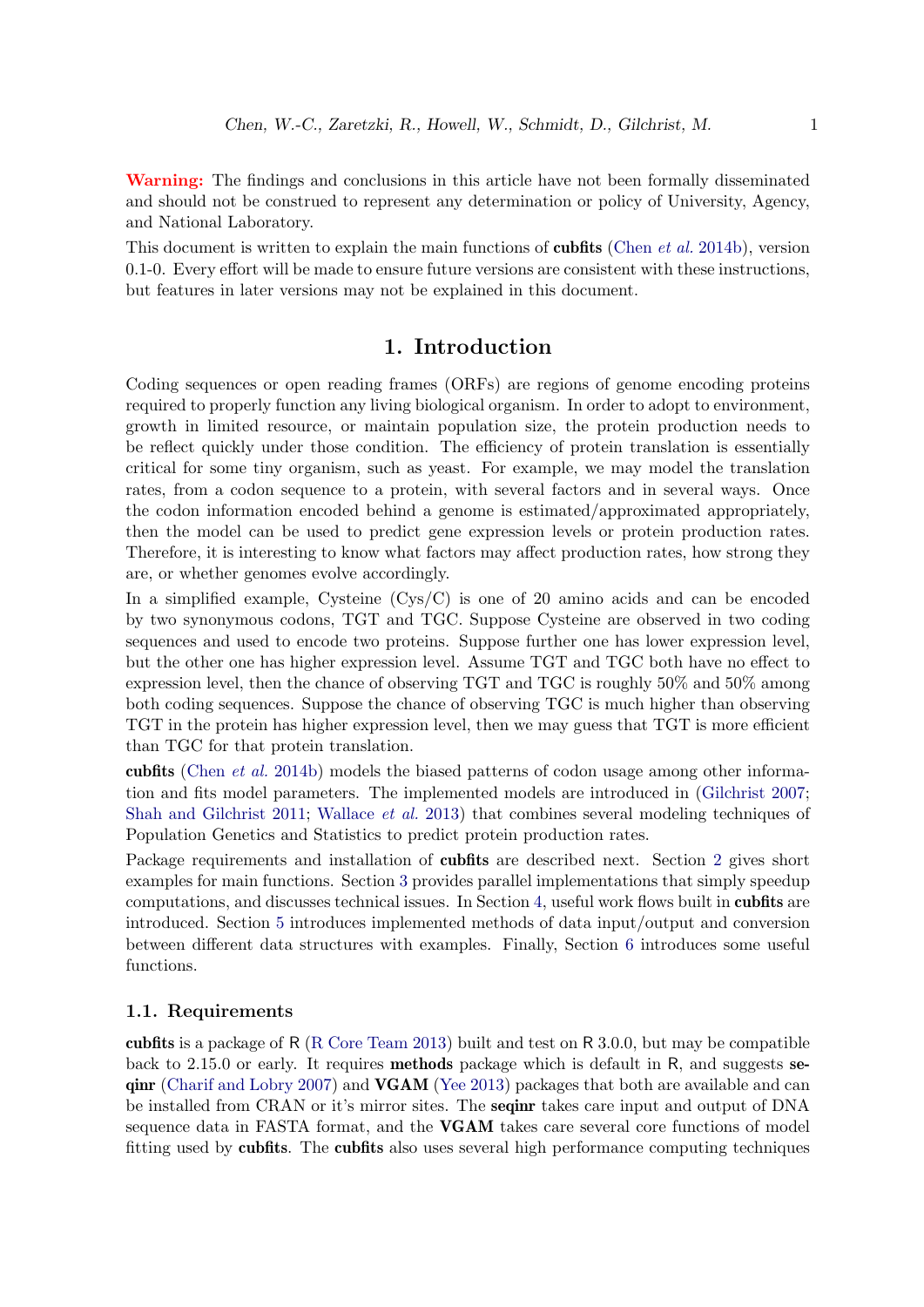to speed up computation including **parallel** [\(R Core Team](#page-17-4) [2012\)](#page-17-4) and **pbdMPI** [\(Chen](#page-16-4) *et al.*) [2012b\)](#page-16-4).

The cubfits uses a core function vglm() of VGAM for model fitting, and (optionally) parallelizes via mclapply() of parallel package and task.pull() or pbdLapply() of pbdMPI package. The parallelization is designed across the 20 amino acids. Note that  $mclapply()$  is only supported on Unix-like systems and on shared memory machines, while tak.pull() and pbdLapply() are supported on most systems (Linux/Unix/MacOS/Windows) and on both of shared memory machines and distributed clusters provided a MPI [\(Gropp](#page-16-5) et al. [1994\)](#page-16-5) library is installed. See [Chen](#page-16-6) *et al.* [\(2014a\)](#page-16-6) for more details of installation of a MPI library and **pbdMPI**.

#### <span id="page-4-0"></span>1.2. Installation and Test

The cubfits can be either installed within an R session as

R Script R Script  $\overline{R}$ 

```
install.packages ("seqinr")
 > install . packages (" VGAM " )
 > install . packages (" cubfits " )
\overline{\phantom{a}} \overline{\phantom{a}} \overline{\phantom{a}} \overline{\phantom{a}} \overline{\phantom{a}} \overline{\phantom{a}} \overline{\phantom{a}} \overline{\phantom{a}} \overline{\phantom{a}} \overline{\phantom{a}} \overline{\phantom{a}} \overline{\phantom{a}} \overline{\phantom{a}} \overline{\phantom{a}} \overline{\phantom{a}} \overline{\phantom{a}} \overline{\phantom{a}} \overline{\phantom{a}} \overline{\
```
or installed from a command line as

Shell Command ✞ ☎

```
$ R CMD INSTALL seqinr _ 3.7 -0. tar . gz
 $ R CMD INSTALL VGAM_0.3-9.tar.gz
 $ R CMD INSTALL cubfits _ 0.1-0.tar.gz
\sqrt{2\pi} \sqrt{2\pi} \sqrt{2\pi} \sqrt{2\pi} \sqrt{2\pi} \sqrt{2\pi} \sqrt{2\pi} \sqrt{2\pi} \sqrt{2\pi} \sqrt{2\pi} \sqrt{2\pi} \sqrt{2\pi} \sqrt{2\pi} \sqrt{2\pi} \sqrt{2\pi} \sqrt{2\pi} \sqrt{2\pi} \sqrt{2\pi} \sqrt{2\pi} \sqrt{2\pi} \sqrt{2\pi} \sqrt{2\pi}
```
provided other requirements are installed correctly. Note that parallel and pbdMPI are optional.

A simple test can be used to see if the cubfits installed correctly as

| R Script                   |
|----------------------------|
| > demo(plotbin, 'cubfits') |
|                            |

within an R session, and this demo provides a plot as in Figure [1.](#page-5-1)

# 2. Main Functions

<span id="page-4-1"></span>The cubfits package mainly composes with three main functions

- 1. cubfits() fits models for sequences with observed  $\phi$  values (expression levels) and measurement errors,
- 2. cubappr() approximates models for sequence without any observed  $\phi$  values, and
- 3. cubpred() fits model for sequences with observed  $\phi$  values and measurement errors, and then predicts  $\phi$  values for sequences without observations.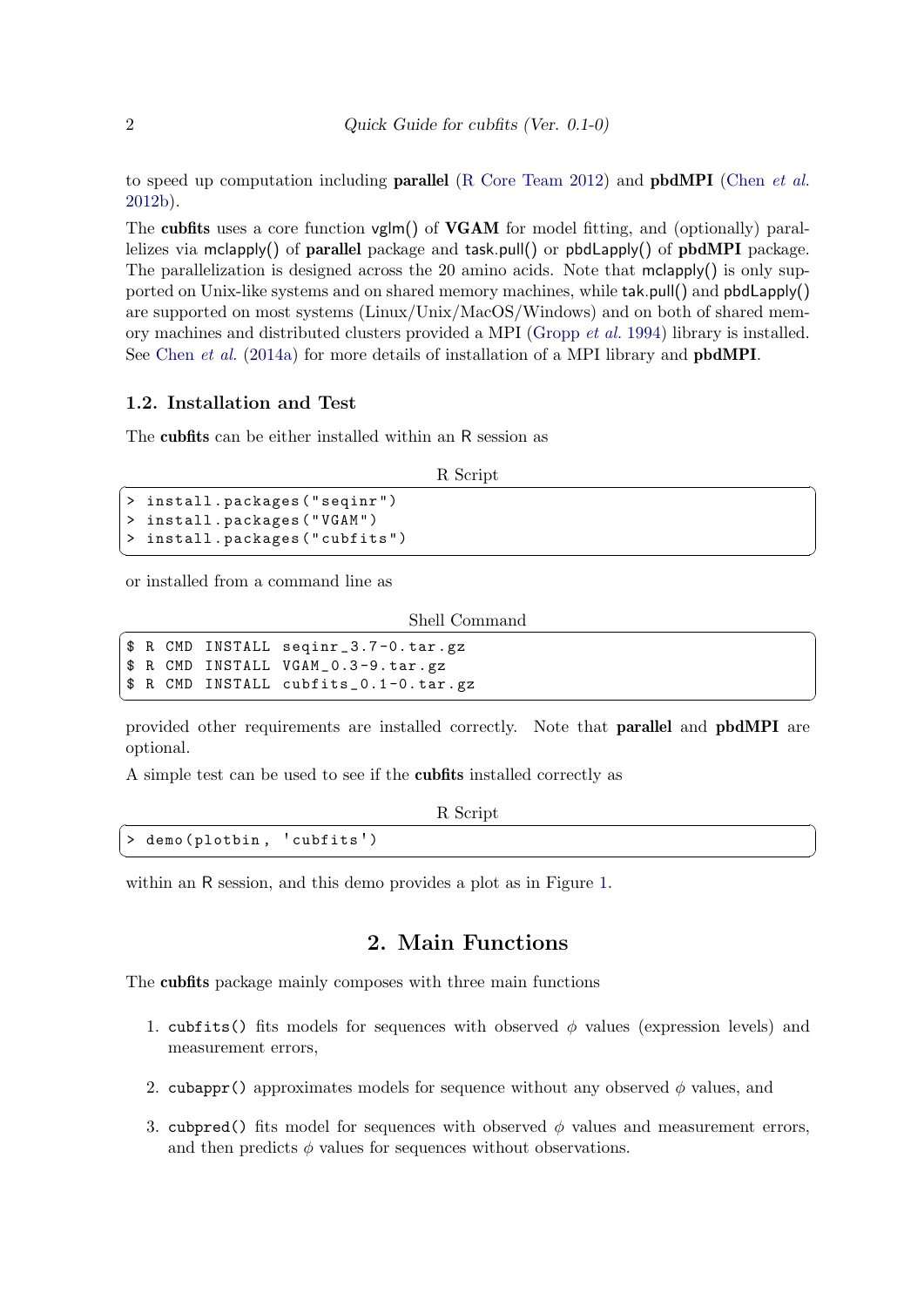<span id="page-5-1"></span>

Figure 1: A simple demo plot. Figures show the empirical binning results by expression levels where dots are mean proportions of synonymous codons of 100 sequences in every 5% expression windows, and horizontal lines are 90% empirical intervals. The curves are theoretical prediction of synonymous codon usages [\(Shah and Gilchrist](#page-17-0) [2011\)](#page-17-0). See Section [6](#page-13-1) for details. For amino acid A, the selection effect dominates the mutation effect for some codons at expression level larger than  $-1.5$ . For C, it is mainly mutation effect. For D, the selection effect can be observed at expression level larger than  $-0.75$ .

See package's help pages for details of other input options.<sup>[1](#page-5-2)</sup>

### <span id="page-5-0"></span>2.1. Demonstrations

The cubfits provides quick examples for three main functions:

|                              | R Script           |
|------------------------------|--------------------|
| > demo(roc.train, 'cubfits') | # for cubfits $()$ |
| > demo (roc.appr, 'cubfits') | $#$ for cubappr()  |
| > demo(roc.pred, 'cubfits')  | # for cubpred()    |
|                              |                    |

These cubfits demos perform short MCMC runs and analyze toy datasets (ex.train and ex.test) for Ribosome Overhead Cost (ROC) model [\(Shah and Gilchrist](#page-17-0) [2011\)](#page-17-0) which is shown in Figure [1.](#page-5-1) The toy datasets have only 100 short sequences and 3 amino acids are considered.

For a standard data analysis, the minimum process basically includes that

- 1. reading sequences and expressions files,
- 2. converting to appropriate data structures,
- 3. running a main function (MCMC),

<span id="page-5-2"></span><sup>&</sup>lt;sup>1</sup> ?cubfits::cubfits, ?cubfits::cubappr, and ?cubfits::cubpred.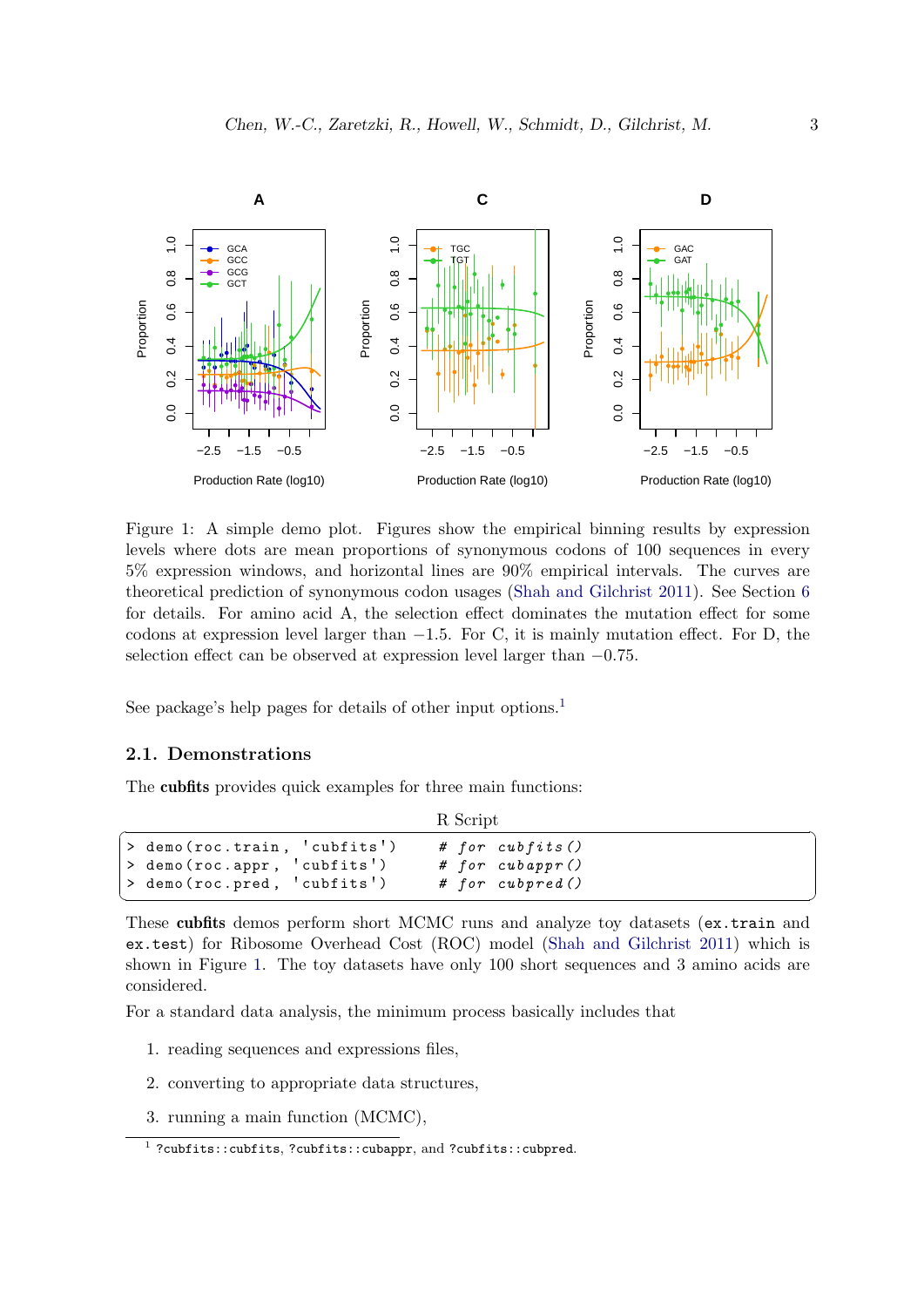- 4. summarizing MCMC outputs, and
- 5. plotting predictions.

The cubfits also provides an example using simulated data:

|                             | R Script                          |
|-----------------------------|-----------------------------------|
| > demo(simu.roc, 'cubfits') | $# \; cubfits() \; is \; called.$ |

Note that this demo will generate a fake sequence file (toy\_roc.fasta) in FASTA format at working directory, and read it back (for testing). Also, it converts the data into correct format needed by cubfits(), then runs MCMC and generates a plot.

#### <span id="page-6-0"></span>2.2. Generic Functions (Aside)

Note that the three main functions are wrappers of other generic functions that perform parameter initializations, propose new parameters, compute MCMC acceptance/rejection ratio, and more. The function init.function() is to initial generic functions that will be called by the three main functions. Although init.function() is called within each of three main functions to setup the generic functions, it also needs to be called before using other utility functions, such as fitMultinom(), see Section [6](#page-13-1) for examples.

Companying with control variables such as .CF.CT and .CF.OP, the init.function() will dispatch the corresponding generic functions into a default environment .cubfitsEnv, and other main functions may call those generic functions dynamically.

Note that generic functions in original R design only depend on input object types rather than options. However, this design of cubfits has several good purposes:

- functions are clearer by making well data structures and simplifying options,
- extensions are easier by adding more genetic functions rather than changing main functions, and
- performance is more efficient by avoiding extra conditional checks such as  $if(...)\{... \}$ else{...} in every iteration.

Also, the design can avoid tedious CRAN checks since there is some restrictions of accessing .GlobalEnv.

For example, .cubfitsEnv\$my.fitMultinomAll() is called in several internal functions to fit multinomial logistic regression in every MCMC iterations. In particular, it has four generic functions:

- 1. my.fitMultinomAll.lapply() ueses lapply() in serial version,
- 2. my.fitMultinomAll.mclapply() uses parallel::mclapply() in multi-cores and shared memory machines,
- 3. my.fitMultinomAll.task.pull() uses pbdMPI::task.pull() in distributed clusters, and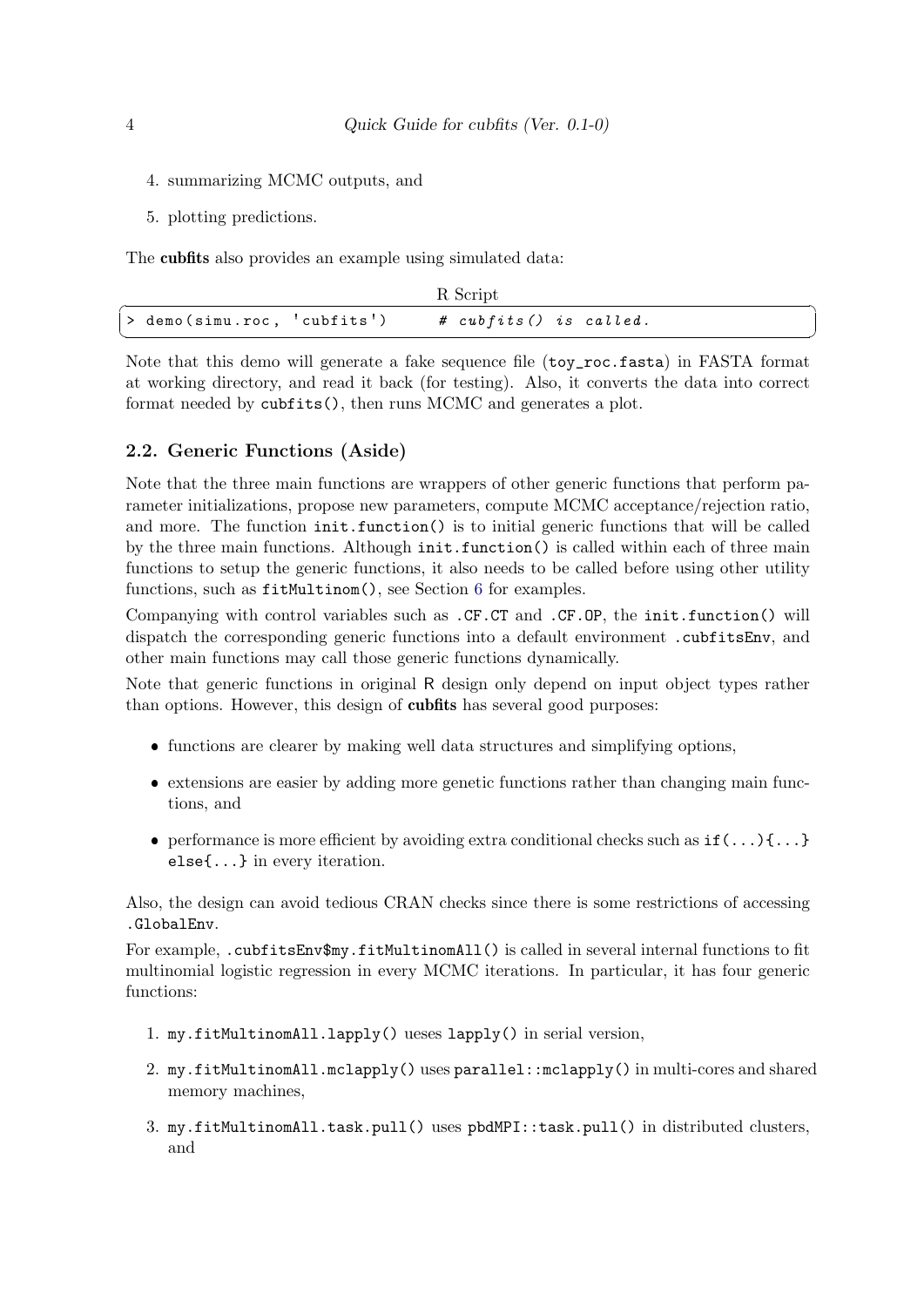4. my.fitMultinomAll.pbdLapply() uses pbdMPI::pbdLapply() in distributed clusters but only efficient for homogeneous tasks.

Through init.function(), there is no need to check which generic function should be called within MCMC step, and there is no need to worry serial or parallel methods when designing a MCMC algorithm.

# 3. Speedup (Aside)

<span id="page-7-0"></span>The main bottleneck of cubfits is at calls to fitMultinom\*() or my.fitMultinom\*(). The reasons are that

- models assume conditional independent of amino acids, and
- tedious to parallelize within  $VGAM::vglm()$  function.<sup>[2](#page-7-3)</sup>

Fortunately, carefully utilize summarized data structures can avoid some burdens and boost the MCMC computing a lot. For example, sorting by ORF's names before MCMC may avoid subset a data.frame in some computing, and further computing can be moved to C easily.

Further, cubfits consider three ways of parallel computations to speedup computations, including parallel::mclapply(), pbdMPI::task.pull(), and pbdMPI::pbdLapply(). Note that only pbdMPI functions are tested thoroughly in cubfits by default.

## <span id="page-7-1"></span>3.1. mclapply

The function  $\text{mclaply}($ ) is a default function in **parallel** and particularly useful for multicores and shared memory machines, but only for Unix-like systems such as Linux and Mac OS. In Windows system, this function is the same as lapply() since forking mechanism differs from Unix-like systems. mclapply() is a parallel version of lapply(), and is easy to migrate from lapply(). So, this is first basic way to speedup cubfits.

We consider to split jobs (tasks) in the level of 20 amino acids since the conditional independence. Even though, the computation bottleneck held by some amino acids that have more synonymous codons than others, e.g. Leucine  $(Leu/L)$  has 6 synonymous codons. This means that 20 jobs are not homogeneous and Leu probably needs the longest computing in those  $fitMultinom*()$  calls. Therefore, we consider to use the option  $mc.preschedule =$ FALSE set to  $\text{mclapply}()$ , and limit the number of cores to 4 or 5. In such a way, we gain the performance economically.

However, in the warning section of mclapply() help page, it says *\_strongly discouraged* to use these functions in GUI or embedded environments, ... For small tests, mclapply() is working well and efficient in cubfits. Normally, less sequences and shorter MCMC iterations. cubfits did observe some crashes occasionally when using  $mc\text{lapply}$  () for longer runs of MCMC, such as in a work flow.

#### <span id="page-7-2"></span>3.2. task.pull

<span id="page-7-3"></span><sup>2</sup> As long as number of sequences is not too large and summarized statistics is used, there is no need to consider this approach. Although this can lead to huge improvement of speedup, the cost may be too high that needs to rewrite whole vglm() and reorganize data structures.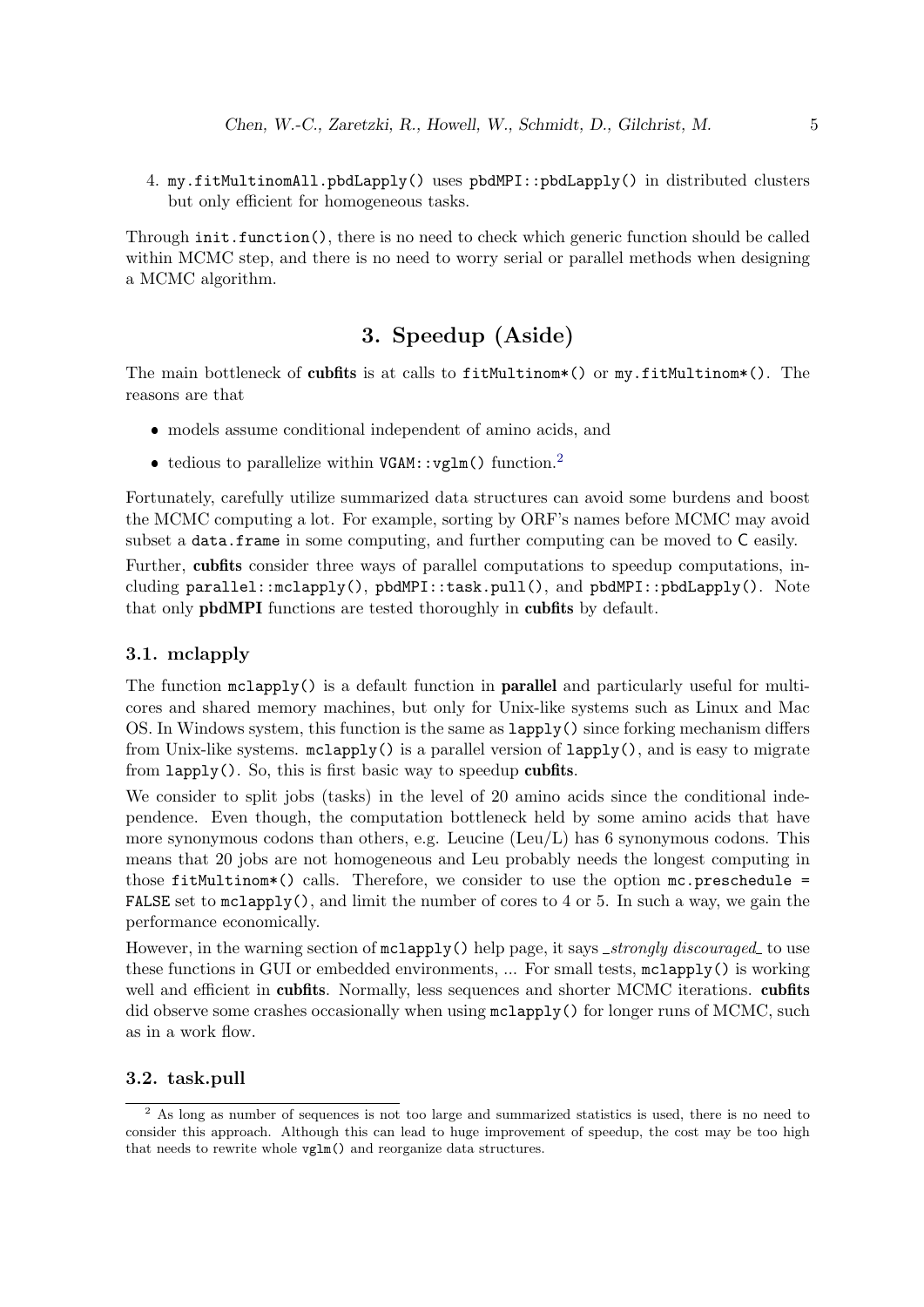If GUI or embedded environments were not the main targets, then a stable way to speedup cubfits would be an idea way to aim for. pbdMPI is designed in single program multiple data (SPMD) framework, and is a simpler approach to parallelize codes. Although only batch model is allowed in pbdMPI, one of the benefits is that it is not limited in multi-cores and shared memory machines, and can be applied on most systems provided a MPI library is installed. See Chen  $et \ al.$  [\(2014a\)](#page-16-6) for more details of installation of a MPI library and pbdMPI.

The task pull is a simple way and has similar idea as  $mc$ . preschedule = FALSE in  $mcl$ apply() that gain performance economically for non-homogeneous jobs. task.pull() in pbdMPI is a simple implementation that can boost fitMultinom\*() functions, and has similar syntax as mclapply(). Currently, cubfits is mainly tested under this way.

## <span id="page-8-0"></span>3.3. pbdLapply

For some cases, task pull is not economic nor efficient. For example, in cubfits needs to initial expected expression level of each sequences via a call to estimatePhiAll\*(). On average, this is a pretty much spending the same computation on all sequences. Therefore, task pull on 5,000 sequences may not a good idea since extra 5,000 calls for requesting unfinished sequences are unavoidable in the task pull way.

The function  $\text{pbdLapply}()$  is similar to set mc.preschedule = TRUE in mclapply(). The 5,000 sequences are divided by number of cores equally likely and processed by each core simultaneously. In such a way, there is no call for requesting sequences. Ideally, a good choice of number of cores is related to number of sequences. In general, it needs to be tuned with a few empirical runs.

#### <span id="page-8-1"></span>3.4. Performance

Three different ways (mclapply(), task.pull(), and task.pull()) are tested on Yeast genome which has about 5346 genes and corresponding gene expression. Average run time of 200 iterations of cubfits() are recorded in different number of cores. Then, the speedup of parallelization is defined as each run time of given cores divides the run time of one core of mclapply().

Figure [2](#page-9-0) shows task.pull() is the best approach although it needs one more core for task management. There is no best choice for number of cores, but seven cores of task.pull() is pretty much reach a bottleneck. The performance degradation of eight cores of pbdLapply() is due to the unbalance pre-assignment of amino acid, e.g. Leu and Arg are probably assigned to the same core. The performance of mclapply() is surprisingly not well which may be due to memory copying between forking mechanism and mc.preschedule = FALSE.

## 4. Work Flows

<span id="page-8-2"></span>Warning: All work flows are supposed to be run under batch mode and Unix-like systems due to performance.

cubfits is tested and built with some useful work flows, including

1. simu for simulation studies,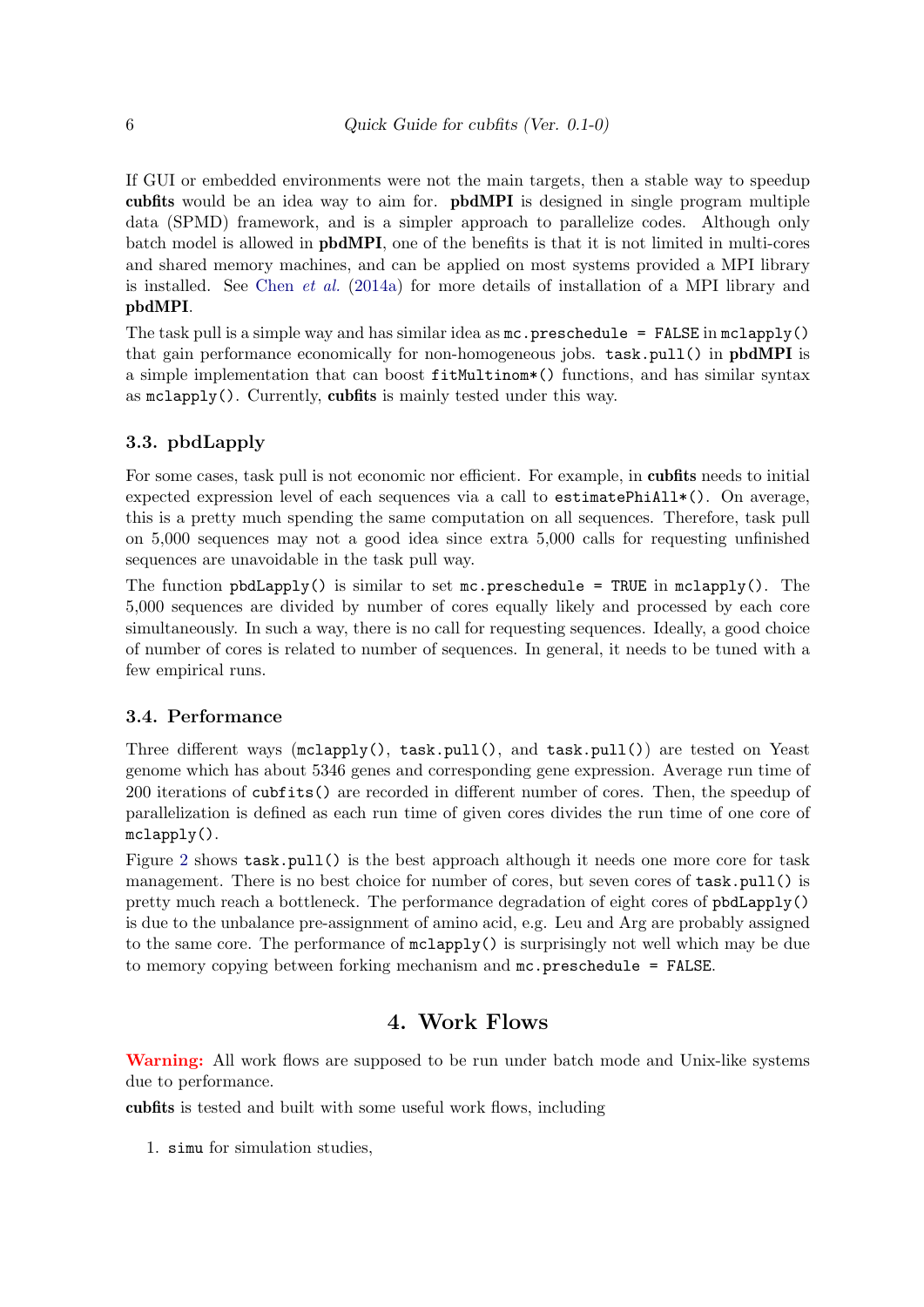<span id="page-9-0"></span>

**Average Run Time**

Figure 2: Speedup of three different parallelizations.

- 2. wphi for sequences with expression levels and measurement errors, and
- 3. wophi for sequences without expression levels.

Upon the cubfits package release, we also share these work flows as templates which may be useful for further researches. A quick way to obtain a default work flow is via an internal function call cubfits::cp.workflow(). There are currently three work flows built within this call. Note that all of these are only tested privately under the Linux system, merely served as templates, none of them are checked by CRAN.

The work flows are stored in the package directory cubfits/inst/workflow/ and installed in \${R\_HOME}/library/cubfits/workflow/. Therefore, execute the follow script can regenerate those work flows in three directories ./01-simu/, ./02-wphi/, and ./03-wophi/.

Shell Command ✞ ☎

```
$ mkdir 01 - simu
$ cd 01-simu/$ Rscript -e " cubfits :: cp . workflow ( ' simu ' ) "
$ cd../$ mkdir 02 - wphi
$ cd 02 - wphi /
$ Rscript -e " cubfits :: cp . workflow ( ' wphi ' ) "
$ cd . . /$ mkdir 03 - wophi
$ cd 03-wophi/
```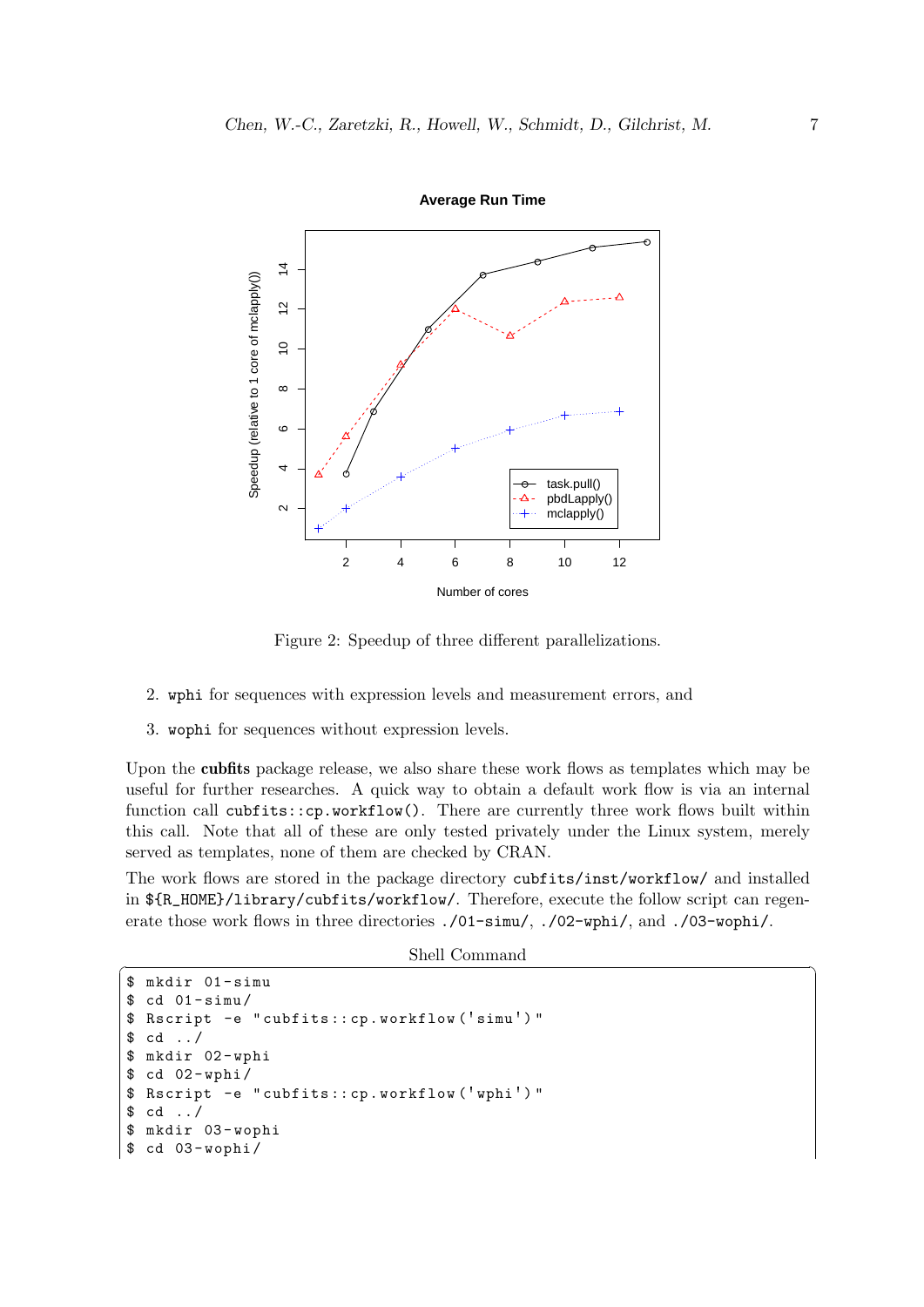$\overline{\phantom{a}}$   $\overline{\phantom{a}}$   $\overline{\phantom{a}}$   $\overline{\phantom{a}}$   $\overline{\phantom{a}}$   $\overline{\phantom{a}}$   $\overline{\phantom{a}}$   $\overline{\phantom{a}}$   $\overline{\phantom{a}}$   $\overline{\phantom{a}}$   $\overline{\phantom{a}}$   $\overline{\phantom{a}}$   $\overline{\phantom{a}}$   $\overline{\phantom{a}}$   $\overline{\phantom{a}}$   $\overline{\phantom{a}}$   $\overline{\phantom{a}}$   $\overline{\phantom{a}}$   $\overline{\$ 

```
$ Rscript -e " cubfits :: cp . workflow ( ' wophi ' ) "
$ cd . . /
```
Note that a work flow is mainly coded in shell script and sequentially executes analyses via several shell commands and R scripts. The analysis R scripts are managed and stored in cubfits/inst/workflow/code/ and installed in \${R\_HOME}/library/cubfits/workflow/code/. Those are served as templates and can be altered by users (copy scripts to local directory and change to what they should be.)

After regenerating those work flows, three shell scripts and one R script are created within each directories as

- run\_0.sh is to create subdirectories for storages,
- run\_1.sh is the main script of analysis, $3$
- run\_2.sh is for post processes, and
- 00-set\_env.r is the R script for configurations.

For simu work flow, one can execute sequentially those shell scripts  $(run.*.sh)$  without further changes, and may learn to adjust scripts for further studies. For wphi and wophi work flows, one needs to provide genome sequences (e.g.  $./02$ -wphi/param/genome.fasta) and expression data (e.g.  $./02$ -wphi/param/genome.phi.tsv) by replacing files.

Examples of post processes ( $run_2.sh$ ) from simu work flow are given in Figure [3.](#page-10-1) The plots are from files ./01-simu/all.out/plot/prxy\_roc\_ad\_fits\_pm\_5k-10k.pdf and ./01-simu/all.out/plot/prxy\_roc\_ad\_appr\_pm\_5k-10k.pdf.

<span id="page-10-1"></span>

Figure 3: The left plot is predicted expression (MCMC posterior mean of expected expression) from model fits against observed expression (with measurement errors). In the right plot, the predicted expression is approximated from a simulation (no model fits.)

<span id="page-10-0"></span><sup>&</sup>lt;sup>3</sup> This may require up to 30 cores and may take a few hours to finish depending on number of sequences. Please do some test and adjust this file and  $00$ -set\_env.r accordingly before a hero run.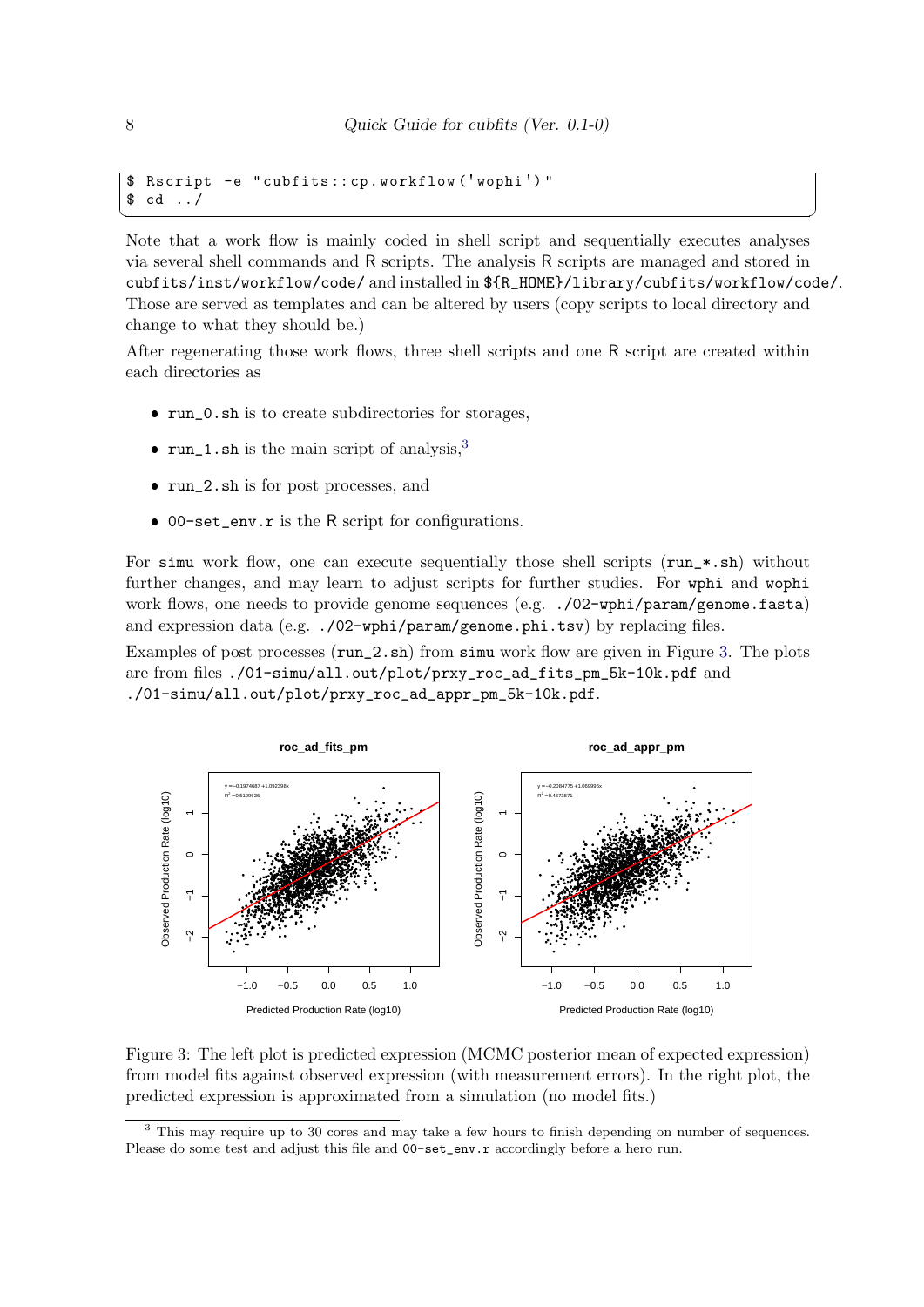# 5. Utilities

<span id="page-11-0"></span>The cubfits provides simplified data input and output utilities that can quickly import sequence and expression values, turn them into R data structures, and dump analysis results in standard format. As long as data are in common format, the following functions simplify analysis work flows as in Section [4.](#page-8-2) Further, the R data structures used in cubfits can be converted to different format after read in from disk or before write out to disk.

## <span id="page-11-1"></span>5.1. Data I/O Functions

- read.seq() is to read sequence data in FASTA format, and
- write.seq() is to write sequence data in FASTA format.

Both functions are simplified wrapper functions of **seqinr**. The writing function is mainly for simulation studies.

- read.phi() is to read in expression values in  $\text{tsv}/\text{csv}$  format, and
- $\bullet$  write.phi() it to write out expression values in tsv/csv format.

Default data structure of these is a data.frame. The writing function is mainly for simulation studies.

### <span id="page-11-2"></span>5.2. Main Data Structures

The next data types are main data structures used in cubfits:

- reu13.df is a data structure (used by REU13 students) contains codon positions and expression levels,
- $\bullet$  y is a data structure (used by REU12 students and [Wallace](#page-17-1) *et al.* [\(2013\)](#page-17-1)) contains synonymous codon counts for each sequence,
- n is a data structure (used by REU12 students and [Wallace](#page-17-1) *et al.* [\(2013\)](#page-17-1)) contains total codon count for each sequence,
- reu13.list is a list version of reu13.df (adopted by WCC),
- y.list is a list version of y (adopted by WCC), and
- n.list is a list version of n (adopted by WCC).

These are typically fixed after data input steps and mainly used in the three main functions without further changes. Note that the objects with these data structures are normally sorted by ORF ids or names. The list versions are also useful for some models and speedup model fitting. Some conversion functions between data structures are provided in **cubfits**, see Section [5.3](#page-13-0) for details.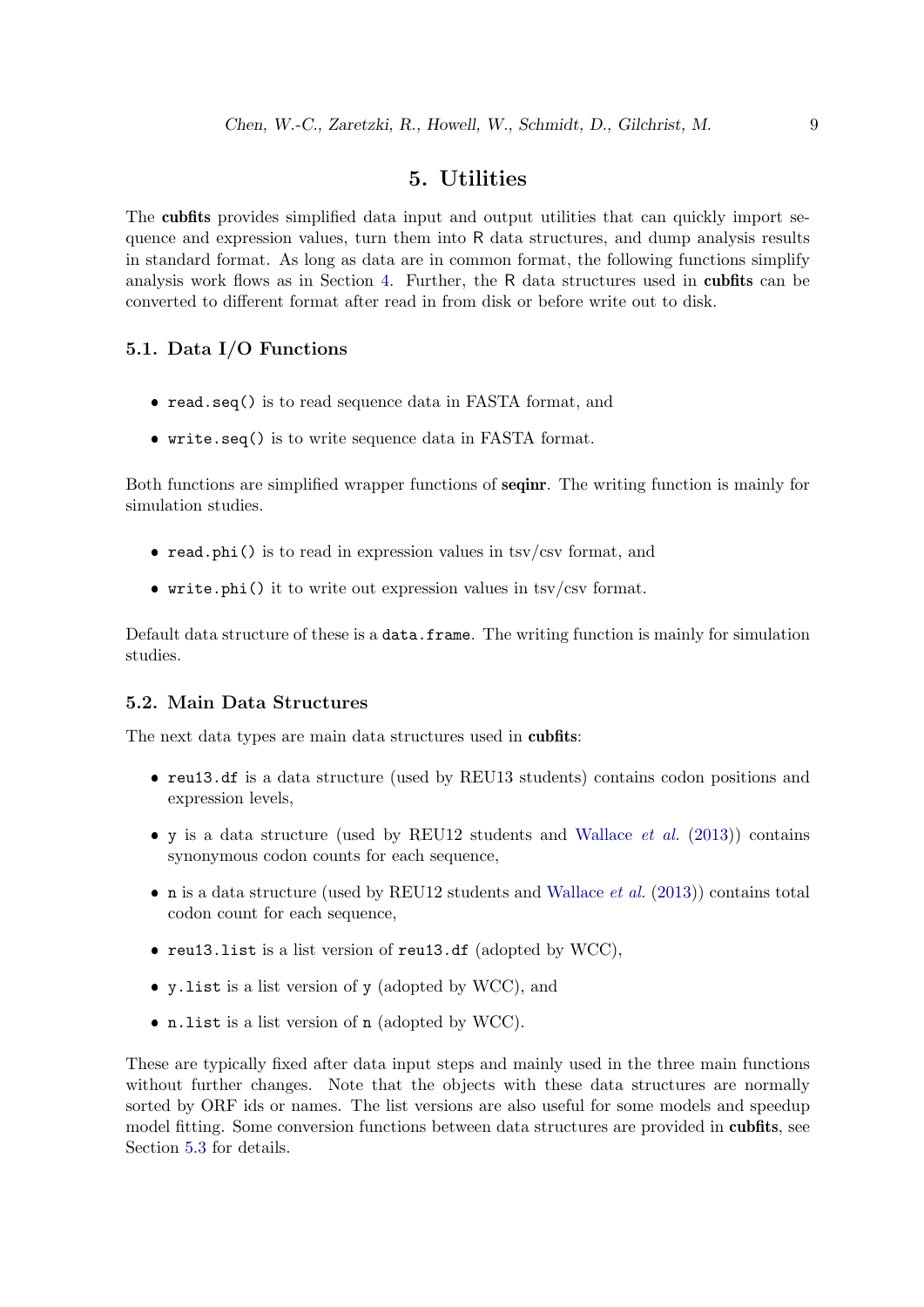Also, there are other data structures for parameters, but those are sometimes model dependent. For example, data structure b may contain model parameters in different dimension. The parameters of each amino acid are  $(log(\mu), \Delta t)$  for ROC model,  $(log(\mu), \omega)$  for NSEf model, and  $(log(\mu), \Delta t, \omega)$  for ROC+NSEf model. See help pages (?cubfits::AllDataFormats) for details.

The following is an example of reu13.df data structure containing three amino acids A, C, and D. Each amino acid is in data.frame with four required columns ORF (sequence id), phi (expression level), Pos (codon position), and Codon, and one optional column Codon.id (created by rearrange.reu13.df() within gen.reu13.df() call.)

```
Example of reu13.df
```

| > str(ex.train\$reu13.df)                                     |  |  |  |  |
|---------------------------------------------------------------|--|--|--|--|
| List of 3                                                     |  |  |  |  |
| \$ A: 'data.frame': 2682 obs. of 5 variables:                 |  |  |  |  |
| \$ ORF : chr [1:2682] "YBL023C" "YBL023C" "YBL023C" "YBL023C" |  |  |  |  |
| $\cdots$                                                      |  |  |  |  |
| \$ phi : num [1:2682] 0.0186 0.0186 0.0186 0.0186 0.0186      |  |  |  |  |
| $\ldots$ \$ Pos : num [1:2682] 109 353 123 294 1133           |  |  |  |  |
| \$ Codon : chr [1:2682] "GCA" "GCA" "GCA" "GCA"               |  |  |  |  |
| $\ldots$ \$ Codon.id: int [1:2682] 0 0 0 0 0 0 0 0 0 0        |  |  |  |  |
| \$ C: data.frame : 662 obs. of 5 variables:                   |  |  |  |  |
| \$ ORF : chr [1:662] "YBL023C" "YBL023C" "YBL023C" "YBL023C"  |  |  |  |  |
| $\cdots$                                                      |  |  |  |  |
| \$ phi : num [1:662] 0.0186 0.0186 0.0186 0.0186 0.0186       |  |  |  |  |
| \$ Pos : num [1:662] 387 862 813 248 226 40 82 477 922 87     |  |  |  |  |
| \$ Codon : chr [1:662] "TGC" "TGC" "TGC" "TGT"                |  |  |  |  |
| $\ldots$ \$ Codon.id: int [1:662] 0 0 0 1 1 1 1 1 1 1         |  |  |  |  |
| \$ D: data.frame ': 3164 obs. of 5 variables:                 |  |  |  |  |
| \$ ORF : chr [1:3164] "YBL023C" "YBL023C" "YBL023C" "YBL023C" |  |  |  |  |
| $\cdots$                                                      |  |  |  |  |
| \$ phi : num [1:3164] 0.0186 0.0186 0.0186 0.0186 0.0186      |  |  |  |  |
| \$ Pos : num [1:3164] 209 199 255 89 273 141 263 158 112 306  |  |  |  |  |
| $\cdots$                                                      |  |  |  |  |
| \$ Codon : chr [1:3164] "GAC" "GAC" "GAC" "GAC"               |  |  |  |  |
| $\ldots$ \$ Codon.id: int [1:3164] 0 0 0 0 0 0 0 0 0 0        |  |  |  |  |
|                                                               |  |  |  |  |

The following is an example of corresponding y which has only synonymous codon counts for each amino acids and sequences.

```
\frac{1}{2} \frac{1}{2} \frac{1}{2} \frac{1}{2} \frac{1}{2} \frac{1}{2} \frac{1}{2} \frac{1}{2} \frac{1}{2} \frac{1}{2} \frac{1}{2} \frac{1}{2} \frac{1}{2} \frac{1}{2} \frac{1}{2} \frac{1}{2} \frac{1}{2} \frac{1}{2} \frac{1}{2} \frac{1}{2} \frac{1}{2} \frac{1}{2}
```

```
> str(ex.train$y)
List of 3
 $ A: int [1:100, 1:4] 16 4 5 17 5 7 4 0 20 13 ...
  \ldots - attr(**, "dimnames")=List of 2
  .. .. $ : chr [1:100] "YBL023C" "YBL074C" "YBR060C" "YBR068C" ...
  .. .. $ : chr [1:4] "GCA" "GCC" "GCG" "GCT"
 $ C: int [1:100, 1:2] 3 0 1 5 4 2 4 2 0 11 ...
  \ldots - attr (*, "dimnames") = List of 2.. .. $ : chr [1:100] "YBL023C" "YBL074C" "YBR060C" "YBR068C" ...
  ... ... \$ : chr [1:2] "TGC" "TGT"
 $ D: int [1:100, 1:2] 15 10 10 11 6 12 8 2 17 27 ...
```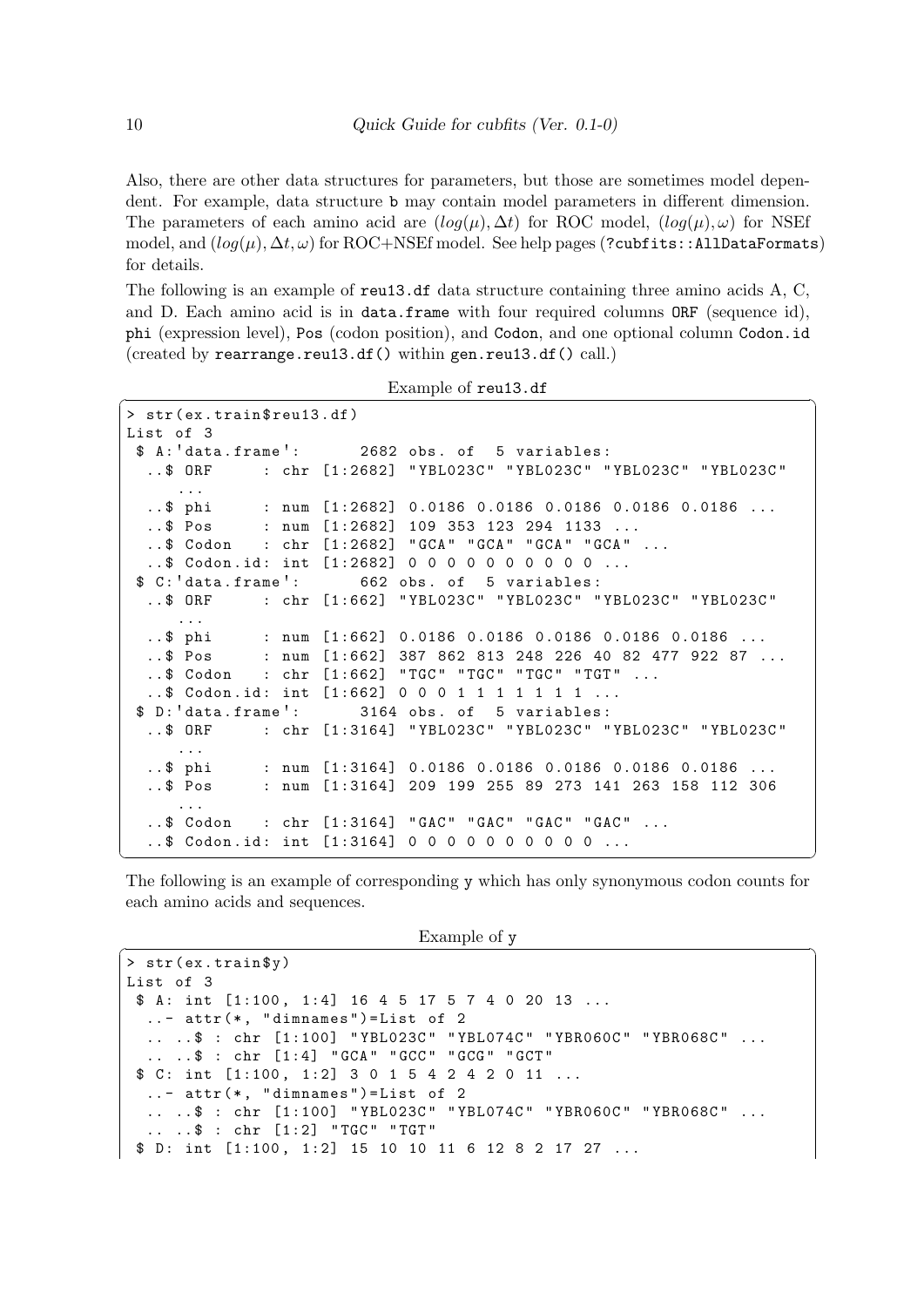```
\ldots - attr(*, "dimnames") = List of 2.. .. $ : chr [1:100] "YBL023C" "YBL074C" "YBR060C" "YBR068C"
.. ..$ : chr [1:2] "GAC" "GAT"
```
The following is an example of corresponding n which has only total codon counts for each amino acids and sequences.

 $\sqrt{2\pi}$   $\sqrt{2\pi}$   $\sqrt{2\pi}$   $\sqrt{2\pi}$   $\sqrt{2\pi}$   $\sqrt{2\pi}$   $\sqrt{2\pi}$   $\sqrt{2\pi}$   $\sqrt{2\pi}$   $\sqrt{2\pi}$   $\sqrt{2\pi}$   $\sqrt{2\pi}$   $\sqrt{2\pi}$   $\sqrt{2\pi}$   $\sqrt{2\pi}$   $\sqrt{2\pi}$   $\sqrt{2\pi}$   $\sqrt{2\pi}$   $\sqrt{2\pi}$   $\sqrt{2\pi}$   $\sqrt{2\pi}$   $\sqrt{2\pi}$ 

```
\frac{1}{2} \frac{1}{2} \frac{1}{2} \frac{1}{2} \frac{1}{2} \frac{1}{2} \frac{1}{2} \frac{1}{2} \frac{1}{2} \frac{1}{2} \frac{1}{2} \frac{1}{2} \frac{1}{2} \frac{1}{2} \frac{1}{2} \frac{1}{2} \frac{1}{2} \frac{1}{2} \frac{1}{2} \frac{1}{2} \frac{1}{2} \frac{1}{2}
```

```
> str(ex.test\$n)List of 3
 $ A: Named int [1:100] 60 22 19 16 22 28 9 22 35 8 ...
  .. - attr (* , " names ") = chr [1:100] " YAL017W " " YBL033C " " YBL102W "
     " YBR010W " ...
 $ C: Named int [1:100] 12 7 5 0 1 7 5 4 4 4 ...
  ..- attr (*, "names") = chr [1:100] "YAL017W" "YBL033C" "YBL102W"
     " YBR010W"
 $ D: Named int [1:100] 96 26 6 4 24 21 5 28 28 3 ...
  ..- attr (*, "names") = chr [1:100] "YAL017W" "YBL033C" "YBL102W"
     " YBR010W " ...
```
#### <span id="page-13-0"></span>5.3. Conversion of Data Structures

In order to improve performance, simply parallelize code is not enough. In R, a good data structure can be very different for computing performance. In practice, it is the best idea that not to change/modify/subset existing data structures within computations/iterations. As long as, data are not too big and in manageable size, for example in summarized statistics as Section [5.2.](#page-11-2) It is worth to generate extra data structures which is efficient for some specific functions or particular computation even the information are redundant.

 $\overline{\phantom{a}}$   $\overline{\phantom{a}}$   $\overline{\phantom{a}}$   $\overline{\phantom{a}}$   $\overline{\phantom{a}}$   $\overline{\phantom{a}}$   $\overline{\phantom{a}}$   $\overline{\phantom{a}}$   $\overline{\phantom{a}}$   $\overline{\phantom{a}}$   $\overline{\phantom{a}}$   $\overline{\phantom{a}}$   $\overline{\phantom{a}}$   $\overline{\phantom{a}}$   $\overline{\phantom{a}}$   $\overline{\phantom{a}}$   $\overline{\phantom{a}}$   $\overline{\phantom{a}}$   $\overline{\$ 

However, managing different data structures could be a nightmare such that to be consistent across function calls. cubfits provides several utilities to generate  $(gen*())$  or convert (convert\*()) extended data structures, such as reu13.list, n.list, and y.list. See help pages (?cubfits::DataGenerating and ?cubfits::DataConverting) for details.

Also, cubfits provides a simple demo

```
R Script R Script ₹
> demo ( basic , ' cubfits ' )
```
 $\begin{pmatrix} 1 & 1 & 1 \ 1 & 1 & 1 \ 1 & 1 & 1 \end{pmatrix}$ 

and shows how those generating and converting functions work. Note that this demo reads two example files from cubfits and turns them to main data structures can be called by three main functions introduced in Section [2.](#page-4-1) The files are seq\_200.fasta containing 200 sequences and phi\_200.tsv containing corresponding expression levels. Both files are stored in the package directory cubfits/inst/ex\_data/ and installed in \${R\_HOME}/library/cubfits/ex\_data/.

# 6. Miscellaneous

#### <span id="page-13-2"></span><span id="page-13-1"></span>6.1. Multinomial Logistic Regression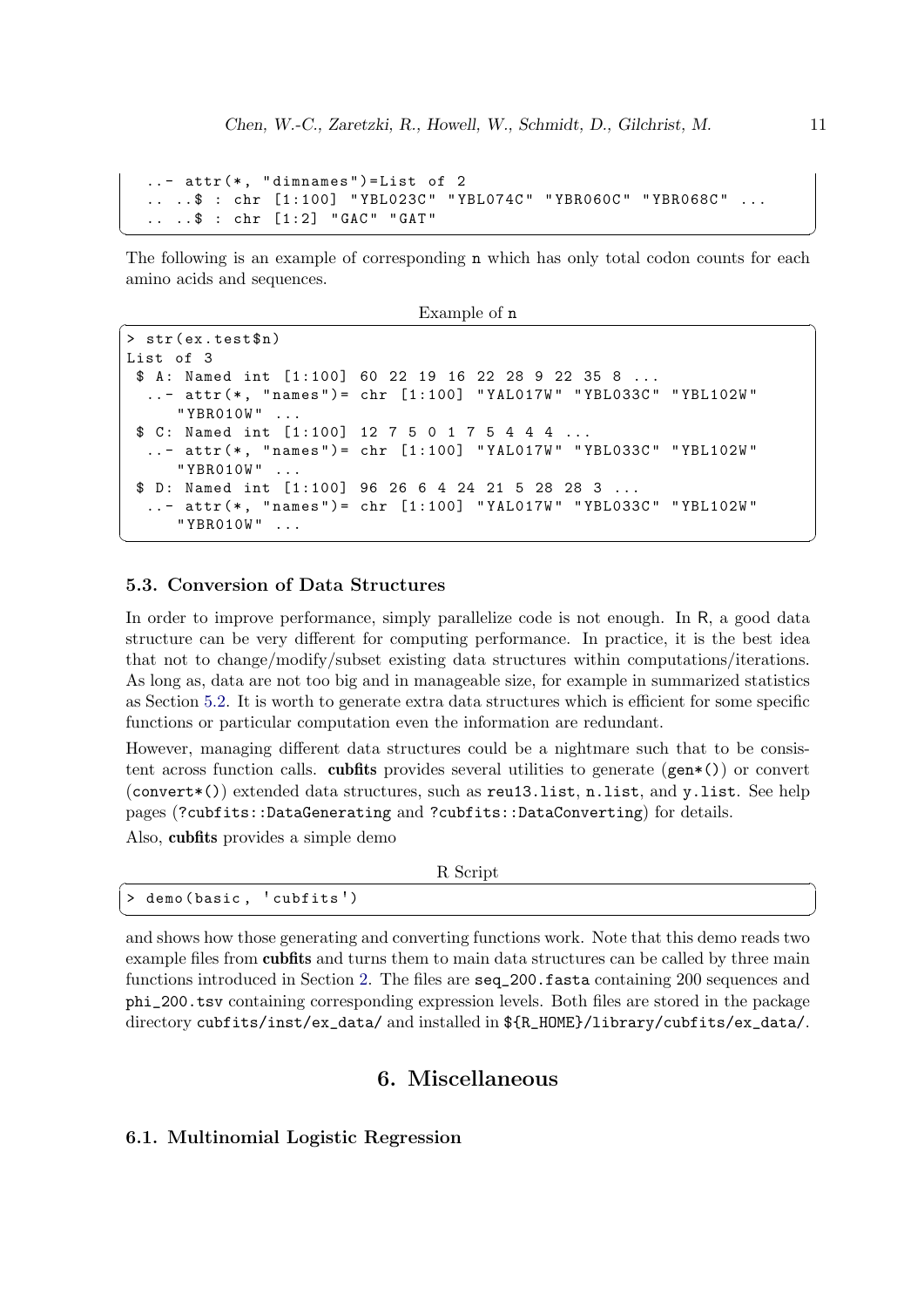fitMultinom() is an utility function which can fit a ROC model with  $\phi$  values assuming no measurement errors as in [Shah and Gilchrist](#page-17-0) [\(2011\)](#page-17-0). A typical usage is as the following

|  | R Script |  |
|--|----------|--|
|  |          |  |

| R Script                      |
|-------------------------------|
| > demo(fitMultinom, 'cubfit') |
|                               |

or

R Script R Script  $\overline{R}$ 

```
library ( cubfits , quietly = TRUE )
# fit Shah & Gilchrist (2011)
init . function ( model = " roc ")
fitlist <- fitMultinom (ex.train$reu13.df, ex.train$phi.Obs,
                          ex . train $y , ex . train $n)
ret . fit <- prop . model . roc ( fitlist , phi . Obs . lim =
   range (ex.train $phi. Obs))
aa.names <- names (ex.train$reu13.df)
# plot.
par(mfrow = c(1, 3))for (i.aa in 1: length (aa. names)) {
  plotmodel (ret. model = ret.fit [[i.aa]], main = aa.names [i.aa])
}
```
where fitlist is an object of b data structure containing all estimations of  $(log(\mu), \Delta t)$  for each synonymous codon and amino acid. This is a quick fit assuming no measurement error on expression levels. This demo returns plots in Figure [4](#page-14-0)

 $\overline{\phantom{a}}$   $\overline{\phantom{a}}$   $\overline{\phantom{a}}$   $\overline{\phantom{a}}$   $\overline{\phantom{a}}$   $\overline{\phantom{a}}$   $\overline{\phantom{a}}$   $\overline{\phantom{a}}$   $\overline{\phantom{a}}$   $\overline{\phantom{a}}$   $\overline{\phantom{a}}$   $\overline{\phantom{a}}$   $\overline{\phantom{a}}$   $\overline{\phantom{a}}$   $\overline{\phantom{a}}$   $\overline{\phantom{a}}$   $\overline{\phantom{a}}$   $\overline{\phantom{a}}$   $\overline{\$ 

<span id="page-14-0"></span>

Figure 4: A simple prediction plot, similar to Figure [1](#page-5-1) except empirical binning.

Important: Note that init.function(model = "roc") is to initial generic functions for the ROC model and fitMultinom() can access corresponding generic functions from envi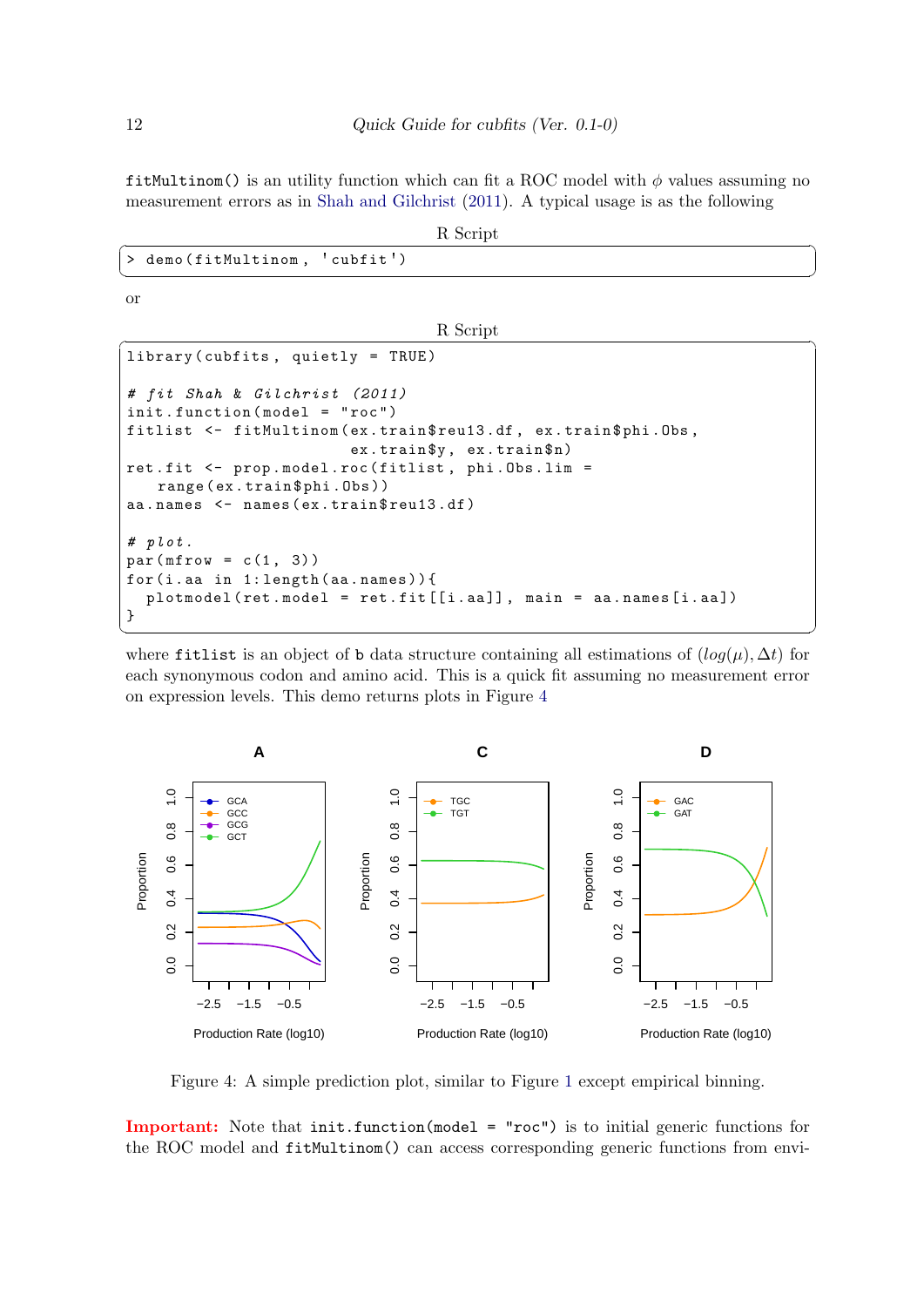ronment .cubfitsEnv. The generic function then perform multinomial logistic regression on the input summarized statistics, and VGAM::vglm() can fit and return parameter estimations. Therefore, there is only need to initial once before MCMC iterations, such as the three main function in Section [2.](#page-4-1) For performance issue, all calls within MCMC iterations should access generic functions, such as via .cubfitEnv\$fitMultinom() regardless models. Do \*NOT\* access this function, fitMultinom(), within any MCMC iteration.

# <span id="page-15-0"></span>6.2. Asymmetric Laplace Distribution

As the regular R functions for different distributions, cubfits provides analog functions for asymmetric Laplace distribution (ASL) such as rasl(), dasl(), pasl(), and qasl(). See (Kotz [et al.](#page-17-5) [2001\)](#page-17-5) for more details of ASL. Finding a MLE numerically is possible for ASL random samples and is implemented in the  $as1.$ optim().

For example, Yassour dataset [\(Yassour](#page-17-6) et al. [2009\)](#page-17-6) has 6303 gene expression measurements and four replicates. I took the geometric averaged mean of the replicates for each gene and fitted the ASL model to the means of 6303 genes as suggested by [Wallace](#page-17-1) et al. [\(2013\)](#page-17-1). The data distribution and the ASL fits are shown in Figures [5a](#page-16-7) which can be done as the next.

| R Script                         |
|----------------------------------|
| $>$ demo(yassour.asl, 'cubfits') |
|                                  |

Further, I also used mixture normal models to fit the same data using the EM algorithm implemented in **EMCluster** [\(Chen](#page-16-8) *et al.* [2012a\)](#page-16-8). Figures [5b](#page-16-7) shows the fits for  $K = 1, 2, ..., 6$ components of mixture normal models which can be done as the next.

| R Script |                                    |
|----------|------------------------------------|
|          | > demo(yassour.mixture, 'cubfits') |
|          |                                    |

<span id="page-15-1"></span>Table [1](#page-15-1) provides some details for model comparison. Note that  $K = 6$  has a smaller log likelihood than  $K = 5$  that means the EM algorithm converges to local optimum and may indicate an overestimated number of components.  $K = 4$  is the best choice among all models by the smallest BIC.

| Model            | $\mathcal{D}$ | $\log L$             | AIC               | BIC      |
|------------------|---------------|----------------------|-------------------|----------|
| ASL              | 3             | $-10739.84$ 21485.68 |                   | 21505.93 |
| Normal / $K = 1$ |               | $2 -11033.55$        | 22071.10          | 22084.60 |
| $K=2$            |               | $5 -10820.47$        | 21650.93          | 21684.68 |
| $K=3$            | 8             | $-10687.06$          | 21390.12 21444.11 |          |
| $K=4$            |               | $11 - 10655.55$      | 21333.10          | 21407.34 |
| $K=5$            |               | $14 - 10649.69$      | 21327.38          | 21421.87 |
| $K=6$            | 17            | $-10653.19$          | 21340.38          | 21455.11 |

Table 1: K is the number of components for the mixture normal model and  $K = 1$  is equivalent to normal model.  $p$  is the number of parameters for the fitted model,  $log L$  is the log likelihood,  $AIC = -2 \log L + 2p$ , and  $BIC = -2 \log L + p \log(n)$  where  $n = 6303$  is the number of samples.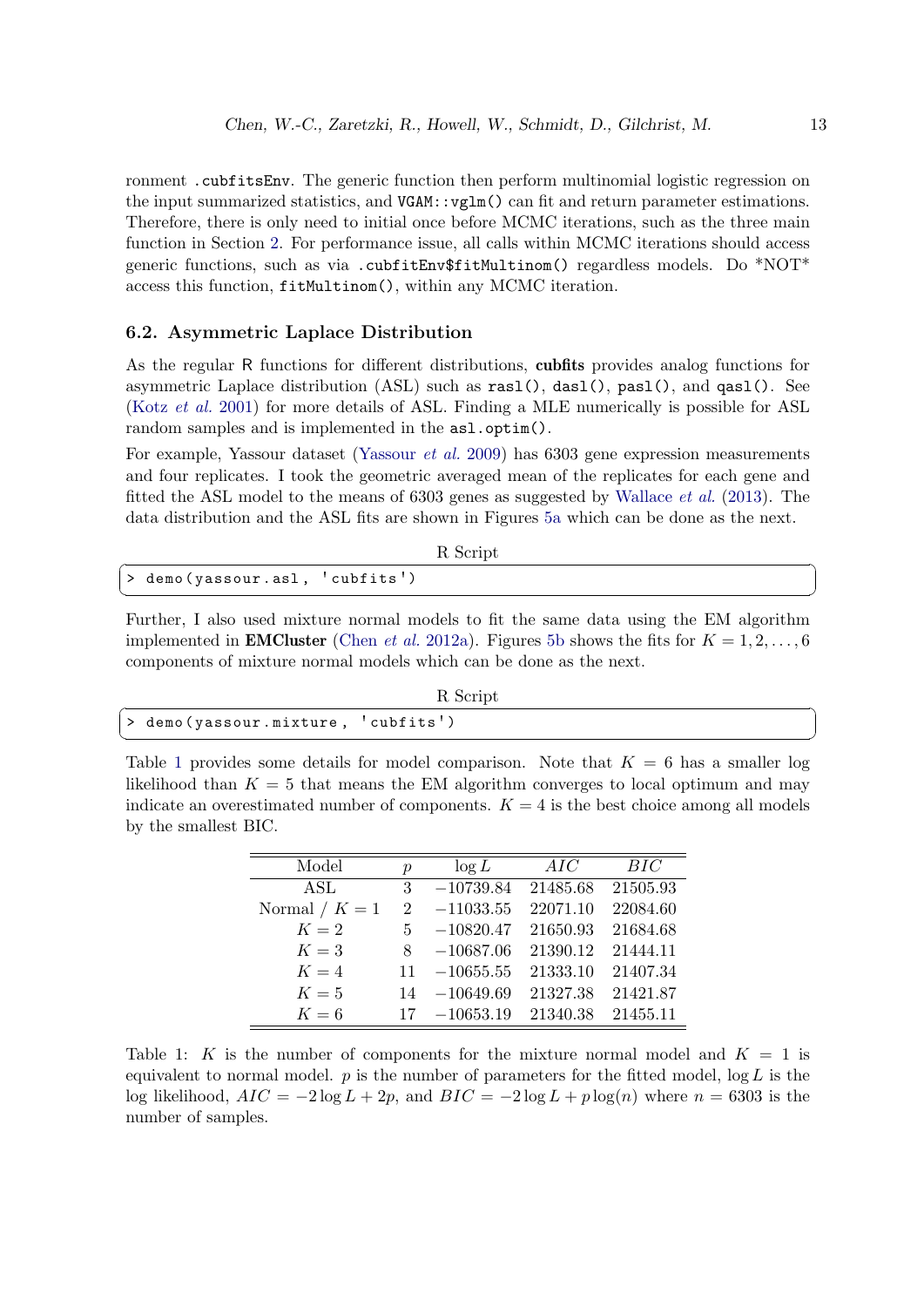<span id="page-16-7"></span>

Figure 5: Different distribution fits to Yassour dataset.

## References

- <span id="page-16-3"></span><span id="page-16-0"></span>Charif D, Lobry J (2007). "SeqinR 1.0-2: a contributed package to the R project for statistical computing devoted to biological sequences retrieval and analysis." In U Bastolla, M Porto, H Roman, M Vendruscolo (eds.), Structural approaches to sequence evolution: Molecules, networks, populations, Biological and Medical Physics, Biomedical Engineering, pp. 207– 232. Springer Verlag, New York. ISBN : 978-3-540-35305-8.
- <span id="page-16-8"></span>Chen WC, Maitra R, Melnykov V (2012a). "EMCluster: EM Algorithm for Model-Based Clustering of Finite Mixture Gaussian Distribution." R Package, URL [http://cran.](http://cran.r-project.org/package=EMCluster) [r-project.org/package=EMCluster](http://cran.r-project.org/package=EMCluster).
- <span id="page-16-4"></span>Chen WC, Ostrouchov G, Schmidt D, Patel P, Yu H (2012b). "pbdMPI: Programming with Big Data – Interface to MPI." R Package, URL [http://cran.r-project.org/package=](http://cran.r-project.org/package=pbdMPI) [pbdMPI](http://cran.r-project.org/package=pbdMPI).
- <span id="page-16-6"></span>Chen WC, Ostrouchov G, Schmidt D, Patel P, Yu H (2014a). A Quick Guide for the pbdMPI package (Ver. 0.2-2). R Vignette, URL <http://cran.r-project.org/package=pbdMPI>.
- <span id="page-16-1"></span>Chen WC, Zaretzki R, Howell W, Schmidt D, Gilchrist M (2014b). "cubfits: Codon Usage Bias Fits." R Package, URL <http://cran.r-project.org/package=cubfits>.
- <span id="page-16-2"></span>Gilchrist M (2007). "Combining Models of Protein Translation and Population Genetics to Predict Protein Production Rates from Codon Usage Patterns." Mol. Biol. Evol., 24, 2362 – 2373.
- <span id="page-16-5"></span>Gropp W, Lusk E, Skjellum A (1994). Using MPI: Portable Parallel Programming with the Message-Passing Interface. Cambridge, MA, USA: MIT Press Scientific And Engineering Computation Series.